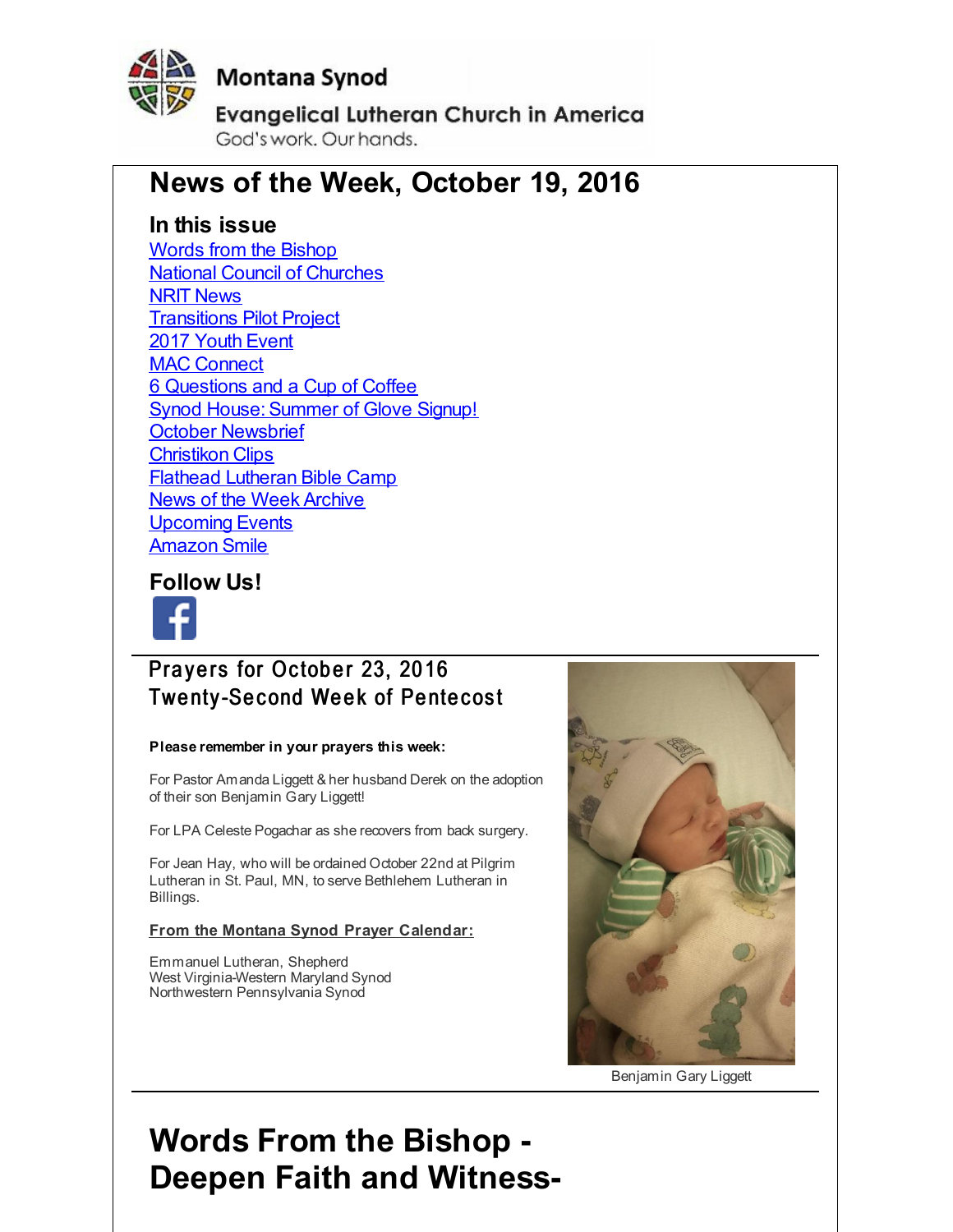# **An ELCA Social Statement on Genetics**

*Note: This is part of a series on the Social Statements adopted by the ELCA in Assembly. Previous reflections are available at [www.montanasynod.org](http://r20.rs6.net/tn.jsp?f=001Xe-_HkuGvZNI02Y_6sLnYbv8h0xh2uNT5iiiXpPH_RpqLQKOD_6h3X0_12wpQtdwEF9zp4ZMVPOW6VVWqKizaAVzgrYDfW1opRZdwUGzHMQeb3Rgofa-pSGwL6Bn4ywP5TT-T-qyaUlDiaDPz30Zq5ZgsG8Xr7r0iST3LmEXko8=&c=&ch=), archived.*

By adopting the social statement, "Genetics, Faith and Responsibility" in 2011, the ELCA took a significant step in the engagement with science and technology. Accompanied by a 6 page glossary and 5 pages of footnotes, it takes on complex and sometimes controversial issues at the intersection of science and religion.

"The ELCA contends that morally responsible discernment about these matters requires knowledge and insights from both religious and secular sources. This statement draws on both to provide a



framework for theological reflection, public moral deliberation, congregational life, pastoral practice and mission-oriented action."

Laying to rest any lingering doubts about the church's modernism, the statement asserts: "There is no inherent conflict between scientific findings and the understanding of God as creator, redeemer and sanctifier. Christians should celebrate the best of theoretical and practical genetic science that explores genetic structure, function and change." The area of genetics covered by the statement are wide-reaching:

- +Molecular medicine
- +Procreative activities
- +Generic engineering in agriculture
- +General commercial and legal applications
- +Military use
- +Social impact

We are also reminded of the global impact of genetic science, and the interconnectedness not only of all humans, but of the whole planet. The statement acknowledges ambiguity--both the promise and the peril of technology. The statement's intent is not to endorse or condemn particular genetic technologies, but rather to call the church (including its trained scientists, engineers, physicians, agronomists and ethicists) to use the resources of faith for assessment and engagement with changing circumstances. It cautions against embracing all new genetic technologies on principle, and it cautions against rejecting all new genetic technologies on principle.

Using such theological concepts as creation, sin, vocation, redemption, hope and responsibility, the statement focuses on the good of the community of life, and how it is impacted by genetic science. "The good of the community of life should now serve as the overarching value to guide moral reflection and action." Respect is a moral baseline. Justice is the goal.

The statement outlines 4 principles for seeking justice in this area:

- +Sufficiency
- +Sustainability
- +Solidarity
- +Participation

The statement concludes with reflection on koinonia, the Greek word that evokes "community," "reciprocity," "mutuality."

"The increasing complexity and diversity of options, decisions and points of view represent a key challenge to Christian community in this age of genetic knowledge. Christian community is an identity to be lived into, one that offers the basis for listening, speaking and being together as Christians. It is one that embraces the difficulties and joys as well as the ambiguities brought about in a time of immense new powers."

More than any other social statement, this statement on genetics focuses on a framework for decision-making and discernment, rather than on the specific issues themselves. Much of it could be applied to other issues of contemporary life--continued conversation, engaging knowledgeable lay people, using the resources of our colleges and social agencies, making congregations places where people can disagree without having to split the church. Note: this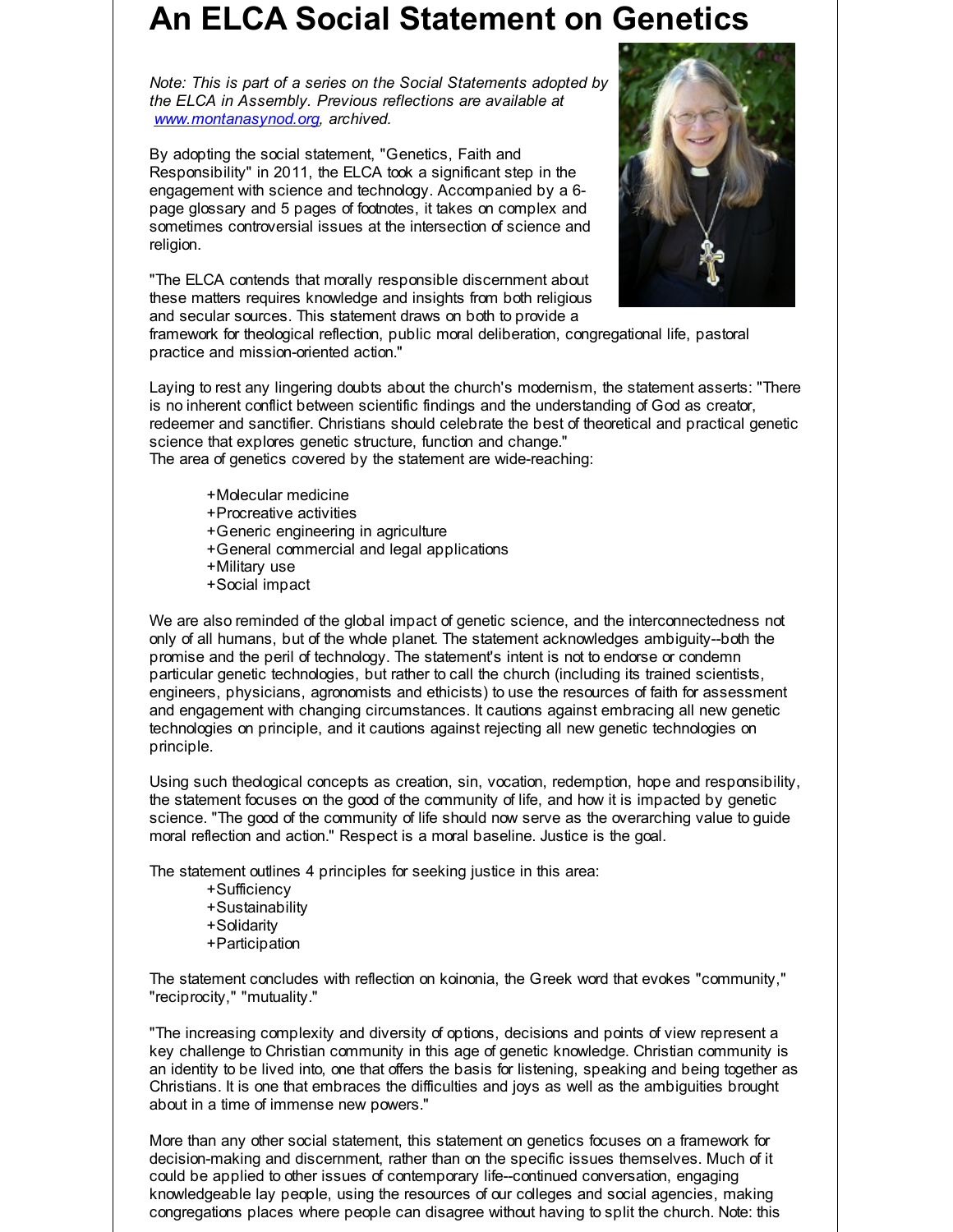statement was the first social statement after the human sexuality one, and perhaps reflects some of the learnings from the process of discussing the human sexuality one.

Jessica Crist, Bishop

## 2017 Salary Guidelines

The new Salary guidelines are now available on our website under the Resources tab. They can also be downloaded [here](http://r20.rs6.net/tn.jsp?f=001Xe-_HkuGvZNI02Y_6sLnYbv8h0xh2uNT5iiiXpPH_RpqLQKOD_6h3QKeSFQrxuNwXQtEVehCTT0ViaKweX3FjuyZiZc-de_-trPVJfMDlsEdv-vKRiYCu2dpP5hAcc5Qgh3_rFBWZqYvse4jJ8InpSmgnLLi2zqb8wvn5XWRu2yOsvh3fbjKb-XxWaYvT3bnxAiiIZzwWQ8QZgljiF2VfZy1sHBtSJXjmmz2pPkvFJUyn_6VxhCHazptoBXXpfC8DZ3VgFWrIj94Y7FygwFa99BeMcClBn_z&c=&ch=).



## From Jim: Politics in the Sanctuary

The media loves conflict and the religious right has faithfully delivered it to them for many years. As we rapidly approach election day, the question of which religious right figures will stick with Donald Trump or reluctantly disavow him consumes whatever media attention is focused on the faith community.

For decades, some prominent religious right figures have been waging a "culture war" in our nation and have named it as such. They lament the demise of a Protestant white, male-dominated culture in which people of color, sexual minorities, and women were silenced and oppressed. Donald Trump is, for now, their standard bearer. Racism, misogyny, and hatred of immigrants and Muslims mark his campaign.

Many of the Christians who are part of the denominational traditions represented in the National Council of Churches, by contrast, are engaged in a biblically-based countercultural ministry. We are feeding the hungry, caring for the sick, visiting those who are in prison, and freeing the oppressed. We seek a society that welcomes the stranger, assists those in need, cares for the earth, and re-orients national priorities away from war, violence, and racism.

It is not particularly unusual for social concerns to be addressed in congregations associated with the NCC whether from the pulpit or in Sunday School or other forums. The political and theological views of our church members, while labeled by some as liberal, are actually very diverse, and that diversity is deeply valued.

Few, if any, NCC denominational leaders or dergy have publicly endorsed one of the presidential candidates. In fact, quite often clergy and laity are under the mistaken impression that it is illegal to invite candidates to speak in local churches. A large number of congregations avoid any talk of political matters. After all, there is usually plenty of politicking already taking place over matters such as the color of the new carpet in the sanctuary.

This presidential election season, the wildest in recent times, requires careful study. Rather than tell our members how to vote, the NCC and some of its member [communions](http://r20.rs6.net/tn.jsp?f=001Xe-_HkuGvZNI02Y_6sLnYbv8h0xh2uNT5iiiXpPH_RpqLQKOD_6h3QKeSFQrxuNw0Mojwd7RiZK7YlydMTXvQZ6RIx5dw_Xfx9-KdoajXqs9R6QI7Iti0IYMi0zLlm7tsKu31PUFAqmXJbot8zVBXaDX2nany2p7TNtvDzclxNICy-_3f_nk8y-pYrWI8E5IU2IJqiQSttN2P31IdlgPCE5CSpDW1lLrHc41-Jxbhx_ng-S935yvrZZ2AL0CIE61MH26FWc7Faxgi1QDT_nDGtSDqxi1JwJ3&c=&ch=) provide voting principles, and study [guides](http://r20.rs6.net/tn.jsp?f=001Xe-_HkuGvZNI02Y_6sLnYbv8h0xh2uNT5iiiXpPH_RpqLQKOD_6h3QKeSFQrxuNwKbRbisdAIbZG2krCBi2b7XBKWigdArdRshd-QCv7TRNjz4N1vRaDG26mOSB_TMy6jKZSduOGNCJZXj56IbShmOcBbcVsS9oWk3u6oxouS53kKFrghhmZgtnPtldwtck1MXDYZHOrlGcOAgbufwIbwsoduQQEJ5Td-Qwg1p4rH6q_RPe1nREZJ4O6WQ_Q6l1nbmSkIUuZQLP1YmAXi2OssrLJWMLbtHlu&c=&ch=) to help them make informed decisions.

As a Christian, I want to believe the direction of our nation, with fits and starts, is toward one of more inclusiveness, acceptance, and justice. But what if I'm wrong? When the dominant culture or race becomes fearful, as is the case at this time, problems result. Perhaps we will choose a more negative direction. Britain has exited the European Union, Colombia has voted to reject a peace agreement, Israel has constructed a wall to keep out Palestinians, Hungary has built a fence to keep out immigrants. There's no certainty love, grace, and mercy will triumph.

I hope I'm mistaken in my hunch that most our congregations are avoiding discussion of the choice ahead of us next month in order to avoid conflict. I pray our clergy and laity are praying and calmly analyzing the issues and the candidates and preparing to vote so that they can answer this question: "What does the Lord require of you but to do justice, and to love kindness, and to walk humbly with God? (Micah 6:8, NRSV)"

Yours in Christ,

Jim Winkler President and General Secretary

## [Download](http://r20.rs6.net/tn.jsp?f=001Xe-_HkuGvZNI02Y_6sLnYbv8h0xh2uNT5iiiXpPH_RpqLQKOD_6h3QKeSFQrxuNw0Mojwd7RiZK7YlydMTXvQZ6RIx5dw_Xfx9-KdoajXqs9R6QI7Iti0IYMi0zLlm7tsKu31PUFAqmXJbot8zVBXaDX2nany2p7TNtvDzclxNICy-_3f_nk8y-pYrWI8E5IU2IJqiQSttN2P31IdlgPCE5CSpDW1lLrHc41-Jxbhx_ng-S935yvrZZ2AL0CIE61MH26FWc7Faxgi1QDT_nDGtSDqxi1JwJ3&c=&ch=) the NCC's Group Study Guide, Christian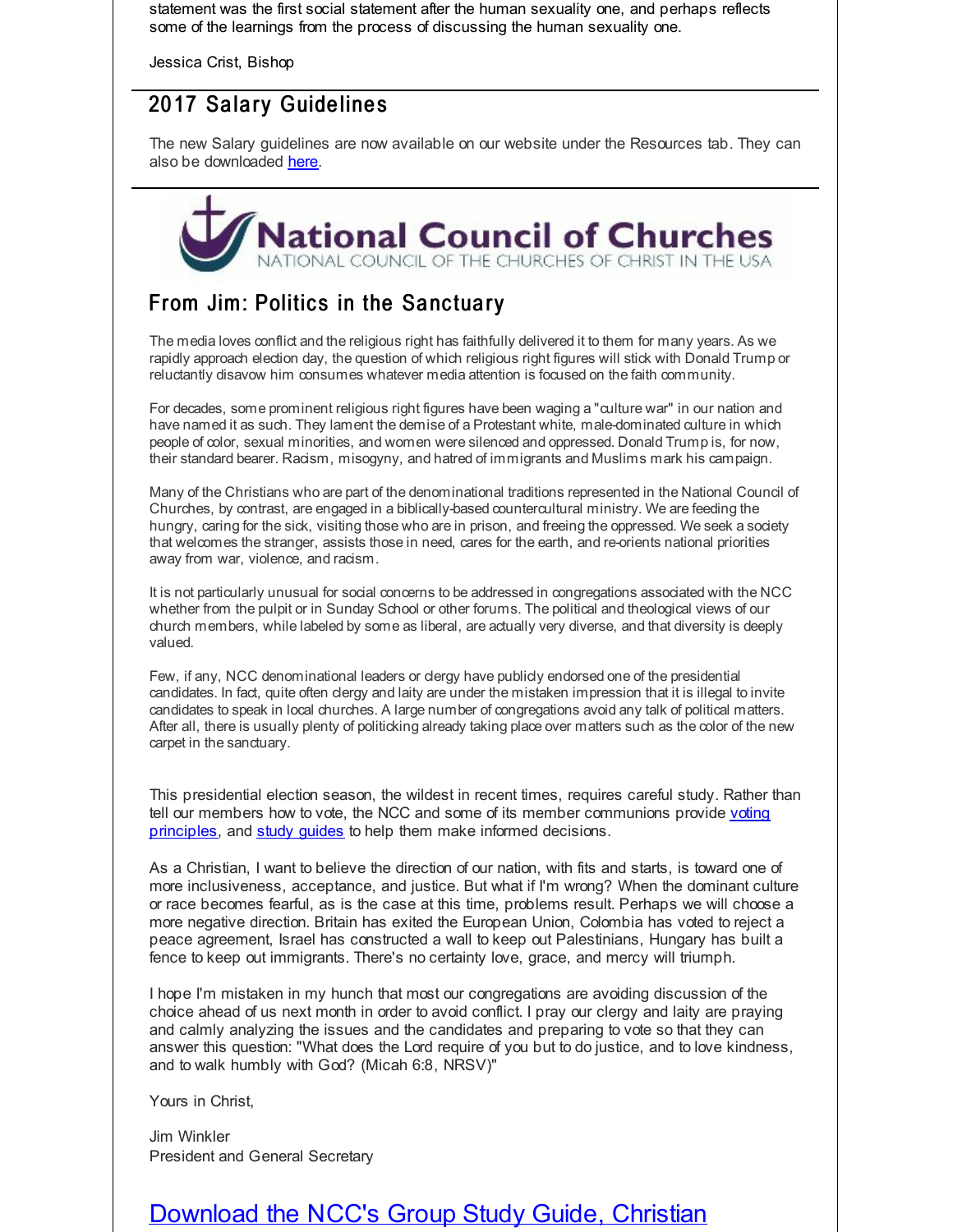## Principles in an Election Year

# California Lutheran University

## **Mission and Identity**

## Job Announcement

Dear members of the Cal Lutheran and PLTS Communities,

Pacific Lutheran Theological Seminary of California Lutheran University (PLTS) is pleased to invite applications and nominations for the position of Rector of PLTS. The Rector oversees the life and administration of the seminary on the Berkeley campus.

I appreciate your consideration and nominations of strong applicants for this exciting position at the seminary from among your network of relationships. Please send all nominations or applications to CLU\_PLTSRector@academic-search.com.

California Lutheran University is an equal opportunity employer. The University and Seminary encourage candidates who will contribute to cultural diversity and who value cultural, ethnic, and racial differences to apply.

Click here for the application [information!](http://r20.rs6.net/tn.jsp?f=001Xe-_HkuGvZNI02Y_6sLnYbv8h0xh2uNT5iiiXpPH_RpqLQKOD_6h3QKeSFQrxuNw2fwcoScupKOzDa5q4Tuw0g7fViSnB9MDH5ED0Vjo6zzIrPB5fmGW0C9JRaMp7d1sZtmSnuykFk9yCqWCSzgVCvbR4lzGFyc-x6CiRVirqApD032ZTY1XU_X6ic_lo33dGEn9MD2049Z_nKzBwa55kpWREsrNP7tH2z652I3wSl6gdRo0Bu7GwA==&c=&ch=)



#### **NRIT News:**

*The following events require pre-registration:*

Our first digital offerings are now available on our website. When you purchase the classes, you will have access to them throughout 2016 so can offer the class as a multi-session adult study or watch on your personal computer at your convenience.

#### **Gospel Road Show - Provoking the Gospel of Matthew** Dr. Richard Swanson

Take advantage of this opportunity to study preaching texts for next year. It will be a time set apart to look at the Gospel of Matthew anew. (5 continuing ed credits)

Oct 24 in Havre - 9:30 - 3:30 Oct. 25 in Lewistown - 9:30 - 3:30 Oct. 26 in Billings - 9:30 - 3:30 \$75 clergy / \$50 new to ministry, LPA / \$10 retired clergy and lay persons (lowered price for lay people- please personally invite anyone from your congregation who might be interested.)

### **Midwinter Theological Conference - Izaak Walton Inn Jan 30-Feb 1**

A wonderful time to gather with colleagues, relax in the hot tub or around the lobby fire, ski or snowshoe in a winter wonderland and to delve into Paul's writings with Dr. David Fredrickson.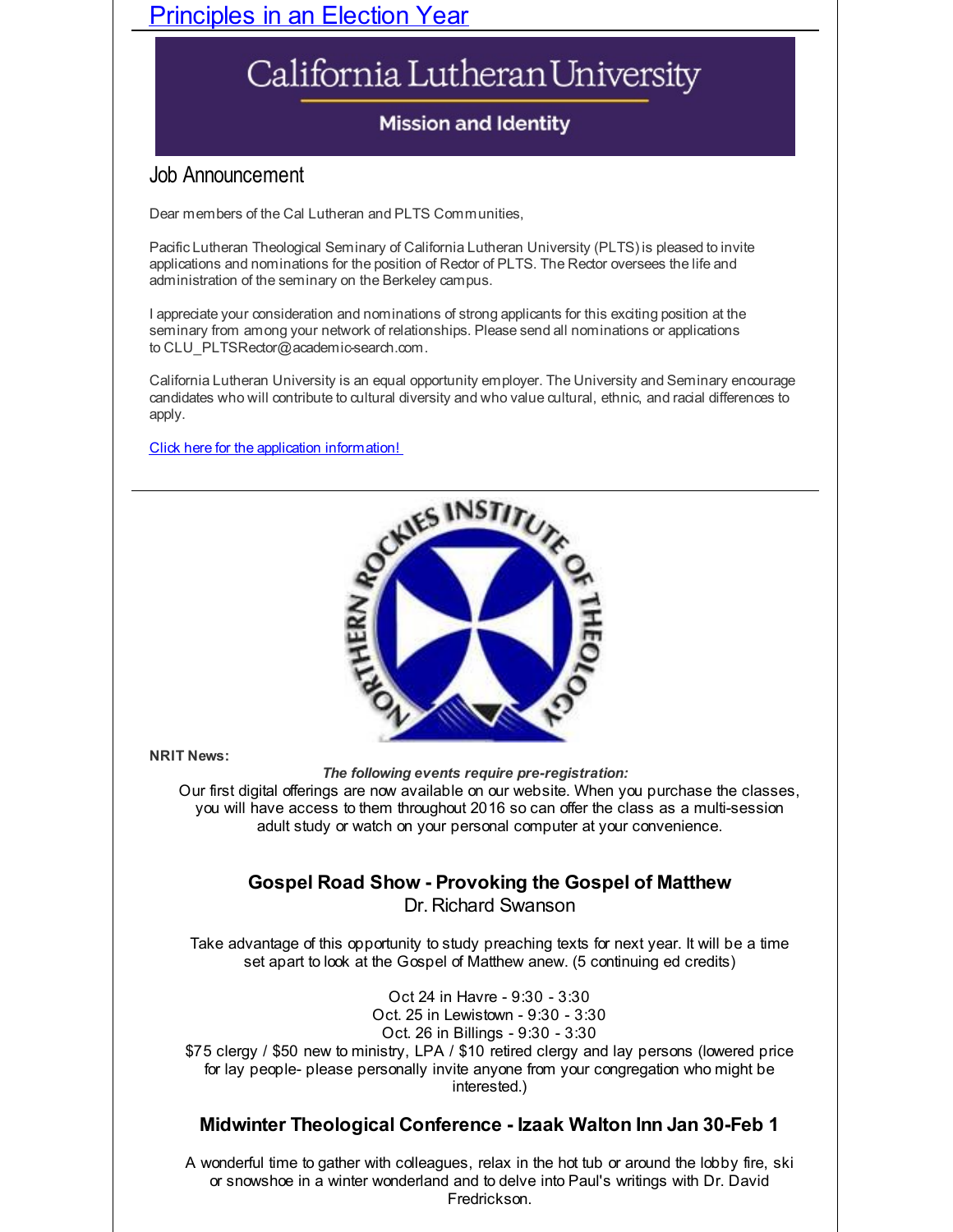#### \*Adult Study Opportunity

Syria in the Bible and in the Early Church: A Heritage at RiskWe hear about the war in Syria almost every day, but many of us don't know a lot about the history of this country and especially how it relates to the early church. Pr. Tom Lee, a retired pastor and Old Testament Scholar spent time on archeological sites in the middle east and for one summer in Syria. He agreed to sit down with Colter McCarty and record this class on the antiquities in Syria and what they can tell us about our history as Christians.You can access this digital/online hour long class for \$25 and continue to have access for a year. A great opportunity for an ongoing adult study. (Pr. Lee shares reading resources as well.)

*To purchase these classes, go to www.nrit.org. Click on the NRIT logo on the upper left side of the page. This will bring you to the NRIT home page. Under the logo, to the right side, click on NRIT Digital Education Store. Then click on the class you would like to access. You will need to pay online with a credit or debit card. After purchasing, you will receive access information.*

#### Suicide Prevention Advocacy

The Churchwide Assembly adopted a resolution on increasing funding and awareness of suicide prevention. Montana and Wyoming are among the states with the highest suicide rates. The resolution asked congregations and individuals to encourage the President and members of Congress to "double, over five years, the federal funding to the NIH for suicide prevention research."

The Lutheran Suicide Prevention Ministry is encouraging followup to the resolution. They encourage congregations and individuals to contact members of the House of Representatives to ask them to introduce and/or support legislation funding additional suicide prevention research. For more information on the Lutheran Suicide Prevention Ministry, contact jerryweyrauch@gmail.com.

## Transitions Pilot Project: Ending Well

#### **Calling all BBCR's (Baby Boomers Considering Retirement):**

The Synod used to do Transitions Workshops through NRIT, and I had the good fortune of leading 3 of them with my husband Daniel. Following a successful pilot of the "Starting Strong" part of Transitions in a new format last spring, I am doing the same for those of you who are aiming at "Ending Well."

Using a group coaching and peer learning model, with some good research materials from the Alban Institute, I am offering a 4-session video conference pilot project for those of you who are planning to retire in the next year or two. While Portico leads us through the financial planning parts of retirement, there is so much more going on!

I had the good fortune of being coached all the way through my retirement planning, as I was receiving coach training from Auburn Seminary. It was helpful. Issues of timing, leave-taking tasks, boundaries, and celebrating are some of the meat and potatoes of "ending well." The wisdom and support of peers is an essential and valued part of the project.

We'll gather for 4 90-minute online sessions this fall, scheduled at the convenience of those who sign on. Group size is limited to 5. Two individual coaching sessions will be included as part of the pilot project. \$200 covers the group and individual sessions. CE funds can be used.

Please email or phone me if you have questions or would like to sign on. We can talk about it at the Bishop's Convocation as well.

Blessings and peace, Jean

Rev. Jean Larson, ACC (International Coach Federation) Leadership Coaching for People in Ministry [www.jeanlarsoncoaching.com](http://r20.rs6.net/tn.jsp?f=001Xe-_HkuGvZNI02Y_6sLnYbv8h0xh2uNT5iiiXpPH_RpqLQKOD_6h3Wj-vr-2L34OLZbxiP9tLgCmRe9-qVmiMkeUY9lbTIHAqymaxjKIfguEF3yzHaQdi-s9slaB0fOOosbdZ0dl-wiXsnkQA3fRUW-34fw_odBk5Zz8Xxr_TNE0mEf-PiQ88g==&c=&ch=) [jeanklarson@gmail.com](mailto:jeanklarson@gmail.com) 406-360-7058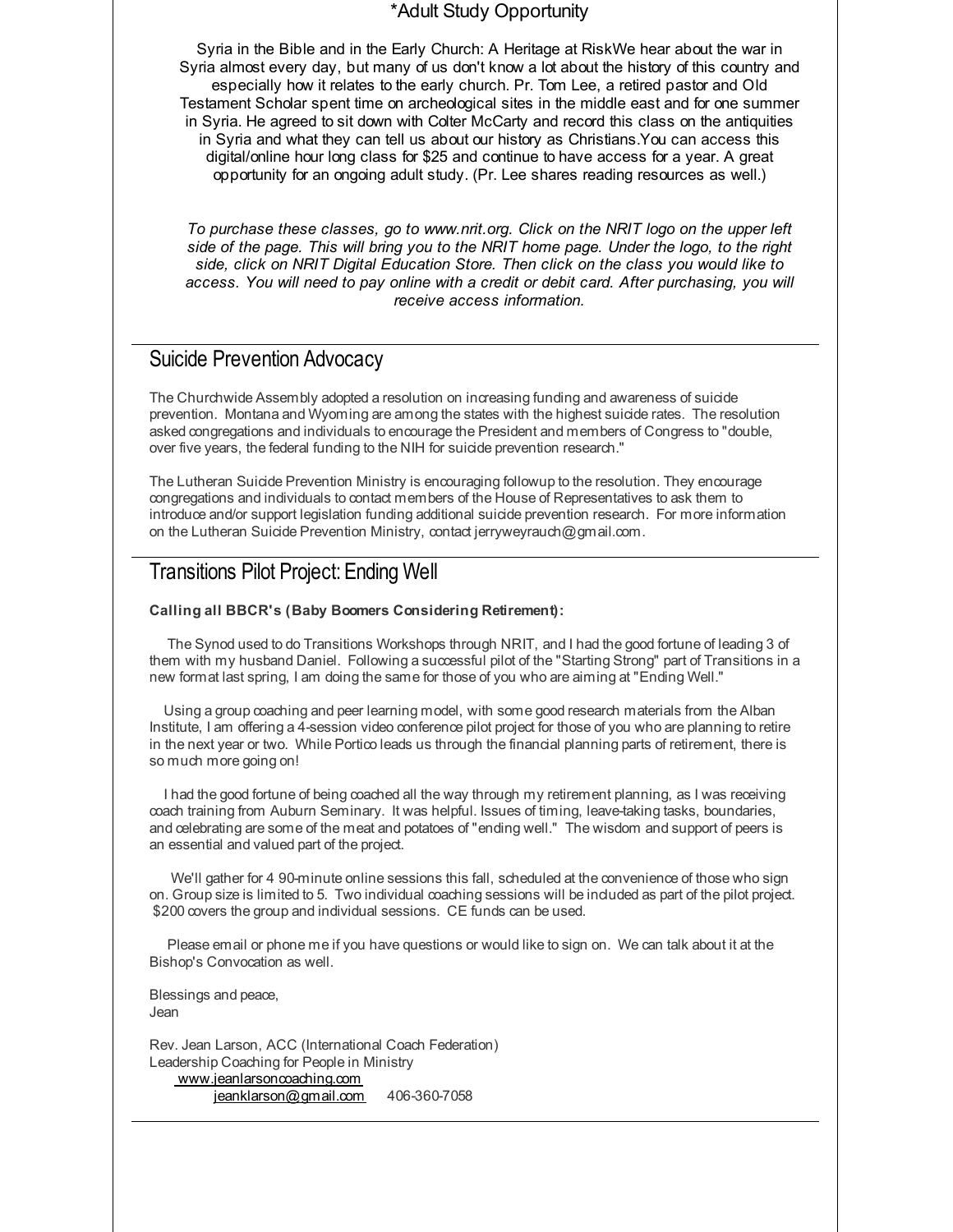# Sabbath Center Retreat

# *Watchful Waiting:*

Attending to the Holy Spirit Inside Us and in the World

St. Thomas the Apostle Retreat Center Cody, Wyoming Cost: \$190

Presbytery of Wyoming Speaker: Rev. Christopher Brown Thursday, Nov. 3rd 6:00pm

- Saturday, Nov. 5<sup>th</sup> (Lunch)

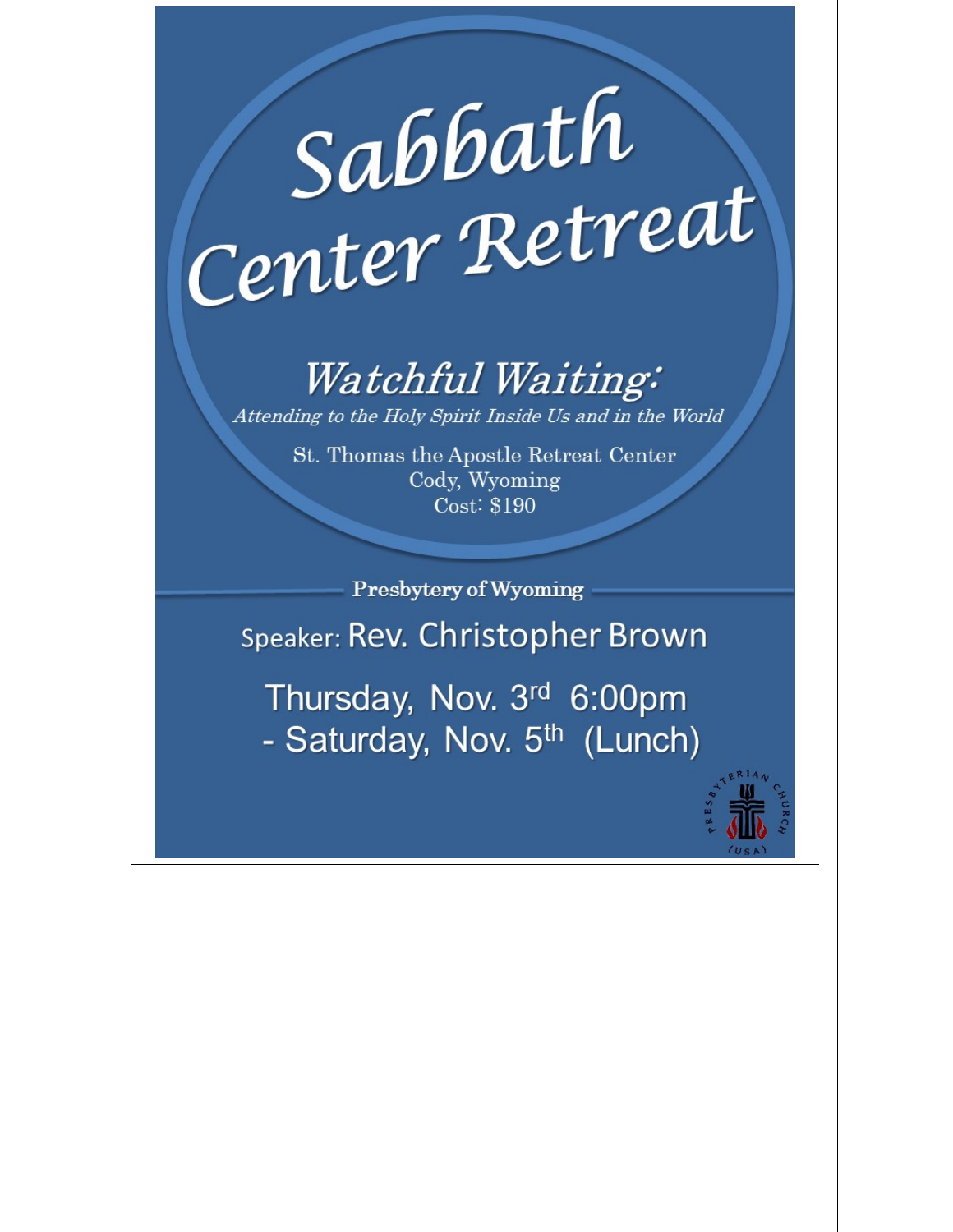#### Immanuel LuTheran OMMUNITIES



## 1957-2017

In 2017, Immanuel Lutheran Communities will reach a milestone of service to the elders in Montana.

You can help as we prepare to celebrate by sharing with us your memories and memorabilia from the past 60 years of history. Contact Ronalee in the Development Office if you have any questions.

> Your stories, photos, and memorabilia can be sent to:

Immanuel Lutheran Communities Attn: Ronalee Skees 185 Crestline Avenue Kalispell, MT 59901 Email: rskees@ilcorp.org Phone: 406-752-9243

 $\sim$  We would be honored if you would share your memories with us.

## Dear Synod,

Your response to the socks and books has been fantastic. The ladies and I imagine the men are really enjoying socks without holes and socks that are warm.

The beggar is back though. As you may know I have had 7 baptisms. I have given the ladies a horseshoe nail cross, a candle and a prayer shawl to let them know to whom they belong, they are the light of Christ and that they belong to the body of Christ which surrounds them with love and prayer for their well-being. I have just about depleted the WELCA of First Lutheran supply of prayer shawls, so if any the churches in the Synod have some to spare we could use them. I have more baptisms coming. We are going to start making them ourselves, but still first need to learn to crochet and then start making them. We could also use yarn and J size hooks. Thanks so much for any assistance.

We will with the Spirit's help be forming support groups outside and will also be working on them.

Salaam/shalom

Pr. Chris Holler-Dinsmore Spirit of Life 400 Garfield Street Wolf Point, MT 59201 choller-dinsmore@fpcc.edu 406-650-1497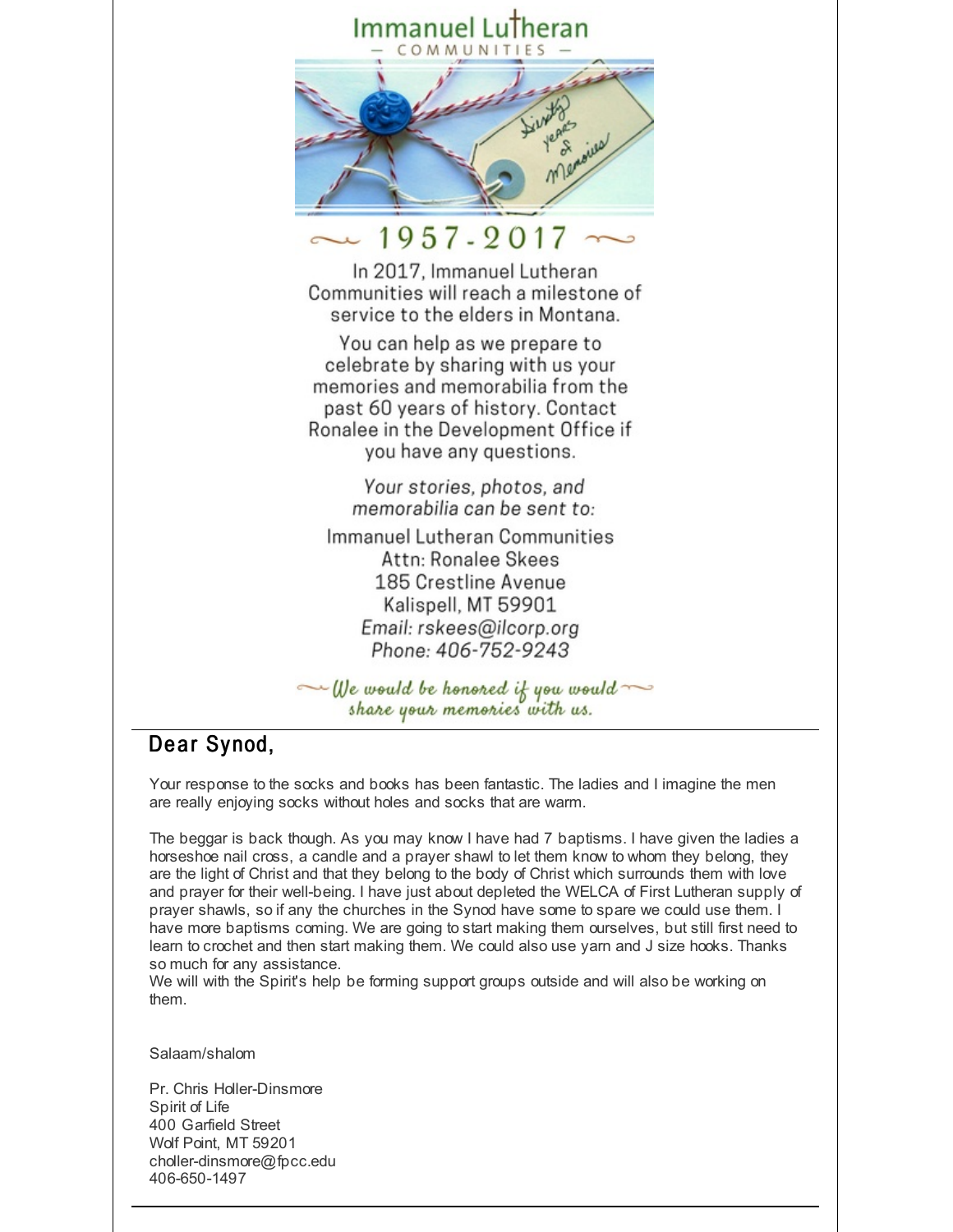## Looking for more information on the 2017 Portico Health Benefit Changes?

Benefit Services | A Ministry of the ELCA

As your organization kicks off a new year of ministry, it's also time to look ahead to next year's benefits. Portico's 2017 Annual Enrollment starts soon, and now is the time to prepare. I encourage you to share these resources with the people who make your organization's benefit and budget decisions:

- Custom Comparison Report and [Spreadsheet](http://r20.rs6.net/tn.jsp?f=001Xe-_HkuGvZNI02Y_6sLnYbv8h0xh2uNT5iiiXpPH_RpqLQKOD_6h3YWFBcDgzXPoL7o_aPlqXUTsLegkz2OOmbISpi7Y-kTJi2rxTXn3ctzIRM3sYmM0y15mJEbo2JaqyLET9UCI_rY6-tU5nBFqBLtd704S1_gVeMnj4-Ccv3bXz0gW2yuyx9Zru_hO8ztSLmykJcZrGZyZjrwAMSNBtvCNSuJX3IgFjRlJ-M5WhzlYEhWXYGwEMibIV_8f800sawS2ar_WMSdw1Goa5IrHJaXSmu3YWMdD&c=&ch=) Use this PDF report and Excel spreadsheet to review your options and estimate your 2017 costs.
- [Webinar:](http://r20.rs6.net/tn.jsp?f=001Xe-_HkuGvZNI02Y_6sLnYbv8h0xh2uNT5iiiXpPH_RpqLQKOD_6h3cZewYPtg4szILFxDRHqXBwdV1KdBbmYfoD76fgLTJO4XKKcRVujN78m_xv7MTPFLak5CHPNmgjwJK4F5Hgo5T1gHWBnKUa6nognpF0eUtoE0bkqjO1uH-VT_CEQd9hmPA==&c=&ch=) A Closer Look at 2017 Health Benefits and Rates

Watch this 30-minute recording to learn about the cost drivers behind our 5% baseline health contribution rate increase, and to preview our innovative new approach to help plan members purchase care with an eye to both quality and cost.

Between Oct. 3 and Oct. 28, your organization will need to select one ELCA-Primary health benefit option to offer your plan members for 2017. After organizations complete 2017 Annual Enrollment, plan members will make their benefit selections between Oct. 31 and Nov. 16. We look forward to receiving your organization's selection on EmployerLink starting Oct. 3.

## Save the Date!

Mark your calendars, the 2017 Synod Youth Event will be held, February 10-12 at Good Shepherd Lutheran in Billings.

Click here for the pdf [version](http://r20.rs6.net/tn.jsp?f=001Xe-_HkuGvZNI02Y_6sLnYbv8h0xh2uNT5iiiXpPH_RpqLQKOD_6h3QKeSFQrxuNwkGus5z0Yqi-cKhbZeeryd4tLDL-j9sNodBcXemArkTJKyiJUmBNxWNloCnrYYQUjiN38ysoo2GI7YRgV6JxvutoxFBEf5bO3mOc_vjf2XWVtzc5bX5KiKIiD8rvrQyRnbIDWt4AFr6iW1scAR6s27UwjaKgWUgT97zQlncdwzzNe__PTBNeHrVznm9Sb7obawQxD8DZU5SQ=&c=&ch=) of the poster

Click here for the Microsoft [Publisher](http://r20.rs6.net/tn.jsp?f=001Xe-_HkuGvZNI02Y_6sLnYbv8h0xh2uNT5iiiXpPH_RpqLQKOD_6h3QKeSFQrxuNw4ZlA2wTIaod8H8J-bGb63L1ELrtz9DxcwDS9iPmdCROpPc326h6el5SpSB0M_1vCN3uAIbC9hIAbPaUu6n_d3Px-dQHam5bvYNETdVKOdG1-rmbf8zZCt75R2C91nlmhBFHu6RKGSxbGIgwXv2PB1KpxaOI7Ky8ZUdcN-zcyIsdRBF9THoQQZJqK-1EpshI60CLRtX6SfXQ=&c=&ch=) version

## Mac Connect

**You are invited to MAC Connect 2016:** Oct. 20-21

All are welcome to come to MAC's Thursday evening meetings and Friday workshop, October 20-21. We are especially eager to invite members of St. James' "Outreach" committee and those passionate about "Social Justice." Come be inspired. Learn about how you can join with Christians across the state to advocate on behalf of the least and the lost.



MAC Connect 2016 will occur in Butte, MT, starting the evening of Thursday, October 20 through Friday, October 21. Register at [www.macmt.org](http://r20.rs6.net/tn.jsp?f=001Xe-_HkuGvZNI02Y_6sLnYbv8h0xh2uNT5iiiXpPH_RpqLQKOD_6h3ZPzPS7MJxLe2hfchDikHoj41XldjILkqVCBmIGWhY4xKtuOenfI-xSAcILxZrh648qe1avAejkNdGQOkf3AecNLngXssWGMv9Otj7raouguP6bWtk9leH8=&c=&ch=)

## Christian Education Network: 6 Questions and a Cup of Coffee with Jon Bates

#### **1. Can you describe your call to ministry?**

My call to ministry began when I was a youth in my hometown congregation in Shoreview, Minnesota, attending youth group, Sunday School, and going on the annual mission trips. I also had some inkling of a call to ministry through the affirmations from people around me. I didn't fully or want to "commit" to the ministry until I had transferred to Augsburg College for the Youth and Family Ministry Degree after I bounced among four majors at a different college.



During my time at Augsburg I experienced the world in different ways. I spent two months in the typhoon-ravaged city, Tacloban, in the Philippines, I studied in El Salvador, and seized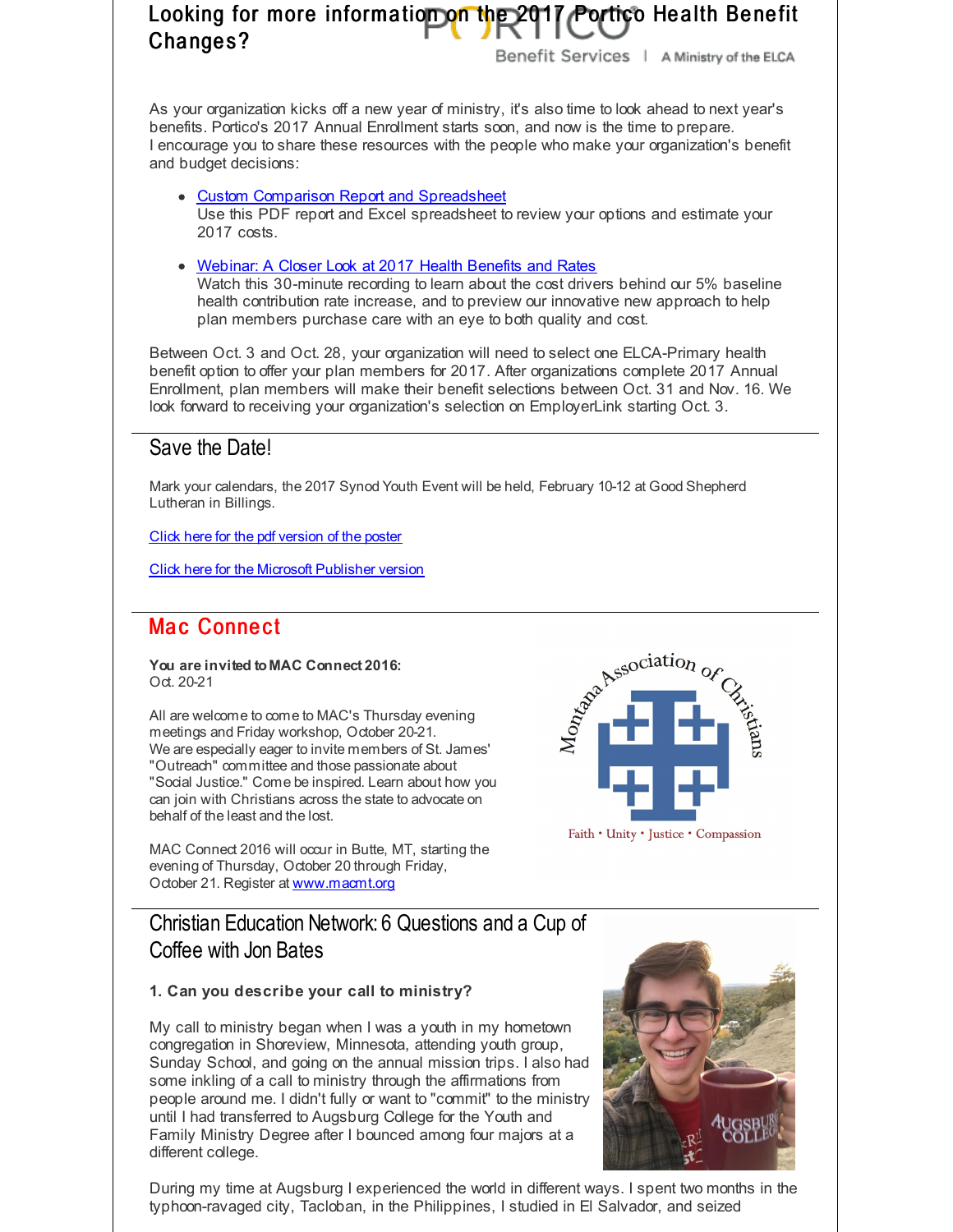opportunities by attending conferences around the nation. My goodness. Those experiences helped me realize that my soul feeds off of genuine learning, authentic community, and vulnerable relations all in the name of Jesus, not just for myself but also among those around me. As a college student I also served as the Congregational Life Intern at Lake Nokomis Presbyterian Church in Minneapolis and then worked at my hometown church for a period of time.

Early this year after graduation I had this pesky and annoying desire to pursue an opportunity not in Minnesota and started applying for youth ministry jobs in ELCA churches around the nation. It was a long process that began in February and finished in June when I made a decision out of three amazing opportunities. After praying, talking, and more praying, the decision to move to Billings, Montana, as the Director of Youth, Family and Education Ministries at Atonement Lutheran Church was made!

#### **2. What is the best part of your ministry now?**

The best part of my ministry has been the continuous learning that I have experienced as I began doing ministry in a full-time position. I would say that the largest learning curve that I'm easing off now is Confirmation. I have not experienced Confirmation since I was confirmed about a decade ago. Now I get this opportunity to help provide a culture and atmosphere for the confirmands and their small group leaders where they can get excited about the Bible, share their questions, and have community together. We're also going to Christikon Lutheran Bible Camp this month for the Confirmation retreat! There we will have worship, learn more together, and enjoy fellowship outside of our "ordinary."

#### **3. What is one fact about you that would surprise people?**

I thoroughly enjoy the art of drawing and graphic design.

#### **4. What are three things Christian Educators need to keep their eye on?**

1. SELF-CARE. SELF-CARE. SELF-CARE. Self-care is good and it is a blessing that we have so we can take care of our souls, our bodies, our relationships, and our own personal faith formation. With the season of chills and short days approaching us, selfcare may even be more important. So, say no to another meeting this week. Say yes to meditating if that's your thing. Say no to staying another hour working in the office after a 9-hour day. Say yes to the things that keep you sane. I mean, Jesus took care of himself. So we should do the same.

2. Take advantage of social media and text messages! With the election happening in November, social media may be daunting. But I think now is the time to continue to be on social media to share those memes and quotes that stir your soul. Share the story of your ministry. Share the story of what the Spirit is doing in the midst of your community. Share ways for others to use their talents in the ministry. I saw a statistic online-so read this critically- that mentioned that 96% of texts are read within the first 5 minutes. So send out a text reminder or words of praise to those around you! There are also platforms that can help with that as well! (I use Flocknote)

3. Keep a box or container for the items and praises that you receive in the ministry. If it's a positive vocation- affirming text from a parent, colleague or youth, screenshot the text and print it out. If it's a drawing from a child, keep it and put it in the box. Sometimes we need those tangible reminders of why we choose a call in the ministry.

#### **5. What are some of your favorite resources?**

Currently, my favorite faith formation resources have been the youth, their parents and volunteers of the congregation I'm working at. They are currently the most valuable and precious resources I have within reach that help me learn about this new community and even ministry in general.

Through the conversations with these people I have been able to continuously discover the different passions of the congregation. I can fine-tune the resources that I need so that I can help them live out and act on their passions with the tools that are needed. I use Facebook communities, Pinterest, scribbles of notes from school, and the occasional Google search.

I also have a strong preference for using the resources from Peer Ministry Leadership. From my understanding it's based on the claim of, "If youth aren't leading, they're leaving." Through my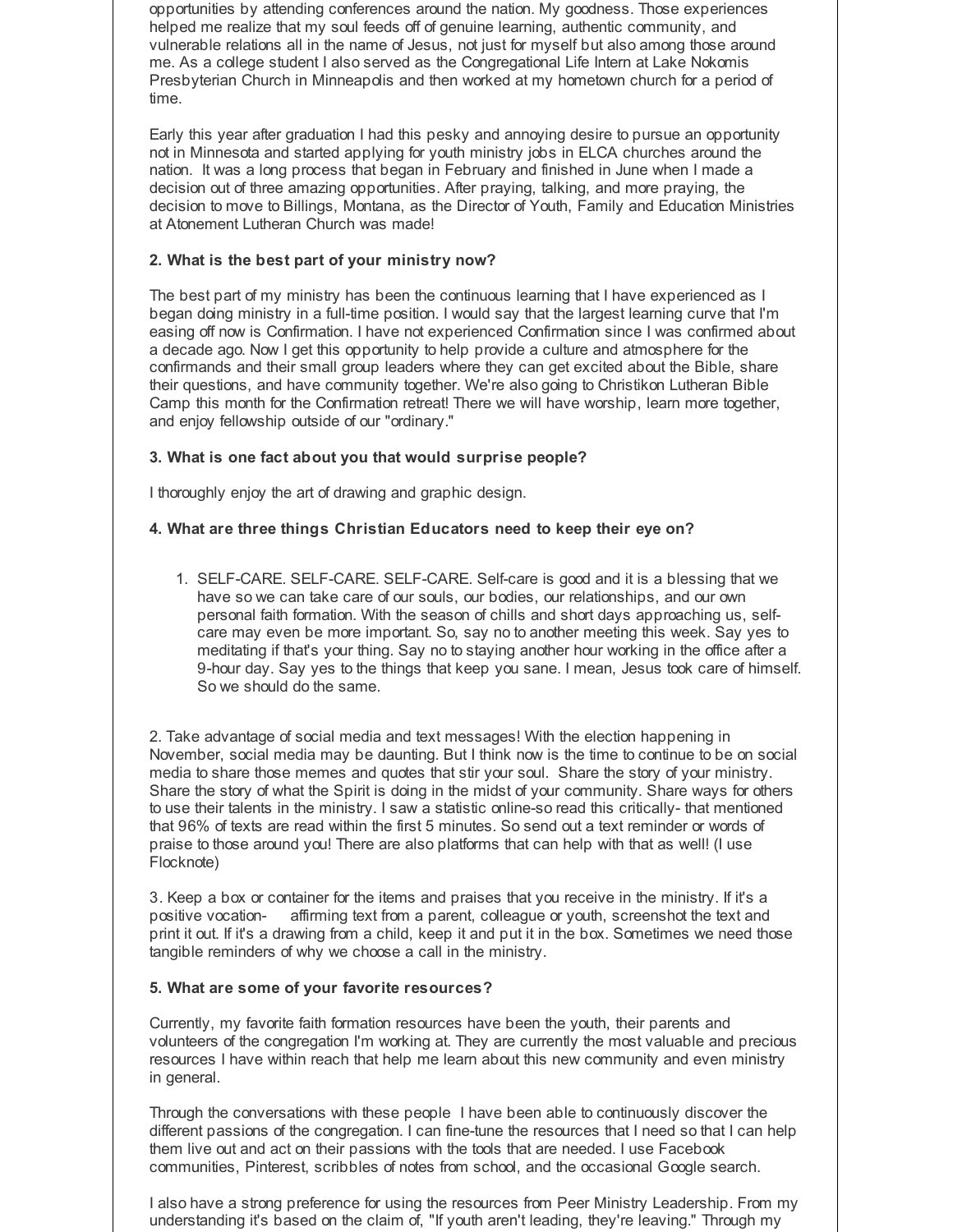experience in youth ministry I have seen how that claim is true for not just youth but for young adults as well. When voices, talents, and different lives are not celebrated, that community isn't as genuine as it can be. I believe this is what the church is based on -- community. When the beautiful God-crafted souls that we all have are celebrated, lived out, and shared, that's when ministry becomes even stronger. Programs then will come second and relationships take priority. Seriously, Peer Ministry is a wonderful tool for congregations.

#### **6. How can we pray for you?**

I moved to Montana from Minnesota in June and homesickness has the ability to get super real when I miss things in Minnesota such as family, friends, Super Target, Trader Joe's, Duck, Duck, Grey Duck, and especially Super Target. I really like Super Target. In all seriousness if y'all could pray for me to stay mentally present and aware in Montana, that would be great, and also to seek out family and friends with technology when I need to!

## **The Summer of Glove is coming!**

#### **Montana Synod House Build.**

Thank you for your interest in partnering with the synod on this project. By utilizing volunteer labor, we will be able to save upwards of 15% of the building costs. With congregations from across the state participating it will truly be "our house!" Here is what the project will look like;

We will be working with the ELCA Mission Builders. They have worked on a number of projects in our synod including Flathead Lutheran Bible Camp, Bethel Great Falls and Our Redeemers Helena. You can go to their [elcamissionbuilders.org](http://r20.rs6.net/tn.jsp?f=001Xe-_HkuGvZNI02Y_6sLnYbv8h0xh2uNT5iiiXpPH_RpqLQKOD_6h3QKeSFQrxuNwG83JG_zyekHpTfd8vBzD6fFffFpZKfI39Zvijfv04Otn-u0HUtEyrWUKTkXxAvgD6GQSRY5O8muXJIrOWVKU0bewm-QVnhx-b8kI-_Nw2ak=&c=&ch=) to find out more about them.

We will be seeking crews to start on June 6th and **expect to finish in early September.**

#### **Make up of crews**

We will be looking for teams of 4 builders and 2 cooks to work each week. The build team will be working under the supervision of the Mission Builder manager and foreman. There will be four mission builders joining the project. The cook team will provide snacks for the crew. Note that safety is key on the jobsite so hardhats and the use of safety equipment will be required.

#### **Work Week**

The work week will begin on Tuesday and end on Saturday. Mission builders works from 7:30am - 4:30 pm. with a morning break and devotions, lunch at noon and an afternoon break.

#### **Housing**

It appears that it would be more cost effective for the volunteers to stay in hotels. RV's and campers could be utilized, the cost at KOA is \$65 per night. It would be great if the congregations of Great Falls could provide some housing for volunteers during the project.

#### **Food**

Each team member will contribute to the food kitty. There will be 4 breakfast and dinner meals, 5 lunches as well as morning and afternoon snacks. The last evening is usually a celebration night where the teams go out together. The suggested contribution is \$40.

It would be helpful if once a week a congregation or congregation members could host a meal either in homes or at the church.

#### **Equipment**

When you have registered we will provide you with a list of items you might bring with you.

#### **Expertise**

Through all phases of the build we will be able to utilize the skill level of each member of your team. If there are specific skills needed that will be communicated once we have the building schedule.

Questions?

Rev. Arne Bergland [arne@ourredeemerlives.org](mailto:arne@ourredeemerlives.org)

Click here to [download](http://r20.rs6.net/tn.jsp?f=001Xe-_HkuGvZNI02Y_6sLnYbv8h0xh2uNT5iiiXpPH_RpqLQKOD_6h3QKeSFQrxuNwhPbfj96HVid-m63BiQu6tUANWuW2ihJW8jUmV5aEtcnQ1hqdgA7u7aM4REv_o7xu8QIEB1djl1adQz9cuoPxsqrp5f97QjTrNZrKvSCMp4UaTZ5nYHp_4D-BUperEEobbSbPVaciMw8NAkEWeGjRYJ0dSGKuIcT2_mCyNX7QQkT3brHL-YlHZELMtzDjeF2KFcRNGehmPvs=&c=&ch=) the full signup sheet!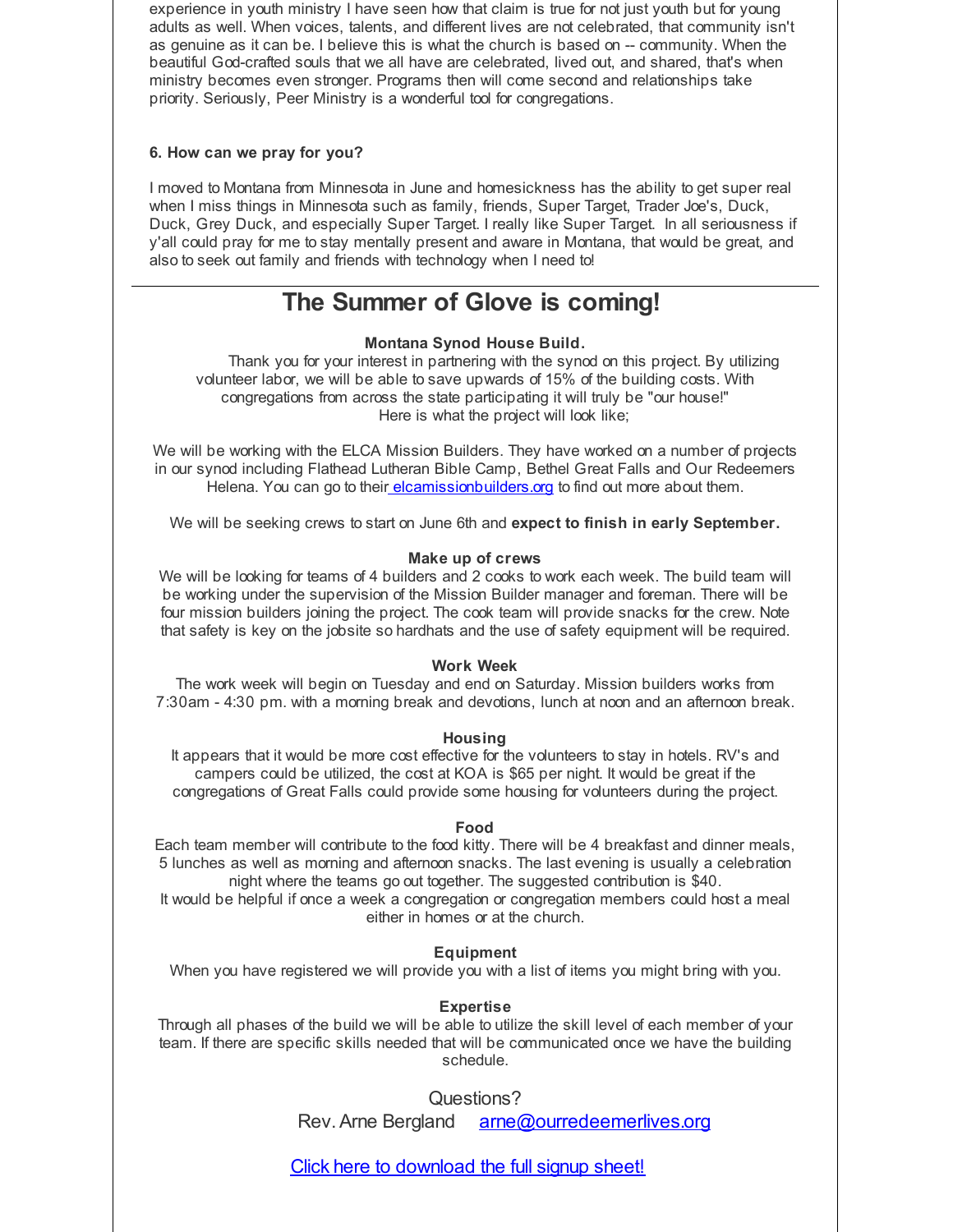

The new address for the Synod Office is: **3125 5th Ave S Great Falls, MT 59405**

# **The Synod Office has a New Address!**

# **3125 5th Ave S Great Falls, MT 59405**

The Luther 5

## **October Newsbrief: Martin Luther's View of Creation**

How to think about and relate to the world around us has probably been a challenge since the earliest times of the human race. And probably also since the beginning, people have done that relating and thinking in markedly different ways.

Just think of some of the words we may use: nature... the natural world... ecosystem... creation... Each seems to refer to something of the same realities; but of course, each bears its own constellation of meanings. And think of the long (and sometimes very unhappy) history of how people of faith have engaged the realities behind the words. For example, it sometimes feels like it's a long way from Gerard Manly Hopkin's sonnet that begins, "The world is charged with the grandeur of God," to concerns about pollution, climate change, and ecological collapse. Yet people of faith might still find themselves wanting somehow to hold it all together as they find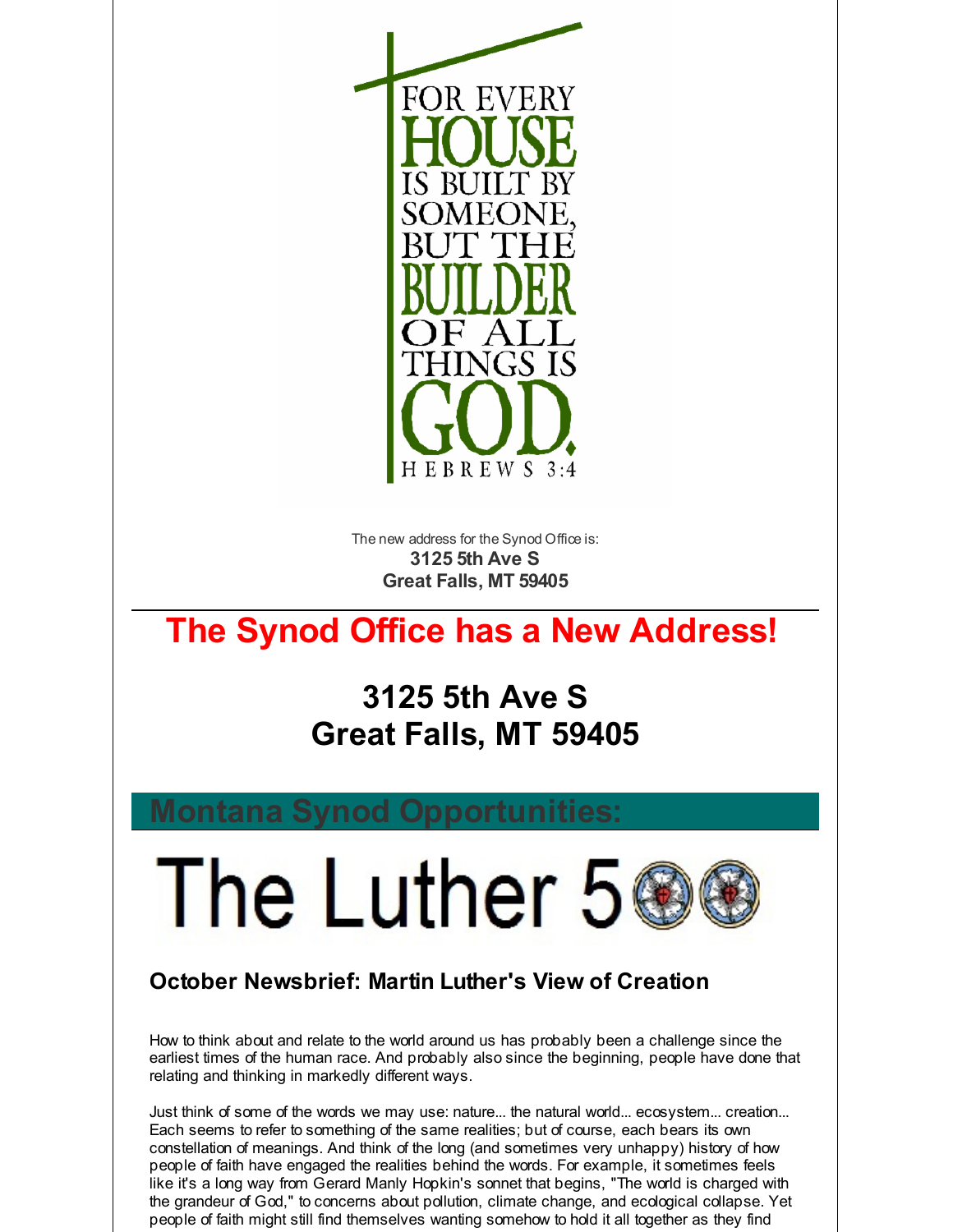themselves called into the ongoing conversation - and action - about these realities and concerns.

Our forebears in the faith still offer us some useful resources in the conversation, even though they may not have had words like "ecology" in their vocabulary. In this month's Reformation Newsbrief, Tonya Eza, who serves as pastor of Hope Lutheran Church in Powell, Wyoming (among other roles), briefly cites some elements of Martin Luther's thought that can help us continue to develop a useable and faithful frame of reference for our own thinking about and relating to the world around us. Check it out at the Montana Synod web site.

-Bob Quam

## **[Download](http://r20.rs6.net/tn.jsp?f=001Xe-_HkuGvZNI02Y_6sLnYbv8h0xh2uNT5iiiXpPH_RpqLQKOD_6h3cesd2yU2sbgo8FWQUa9-TuvbZKcvX8Ig0fEI_nOJfysFqJQF8aUm0UKB2-yB8R4-PJ9vB1E2P_NiXVJwIGrNRL8FA-QKhKxBrH21mJpJPknRL78slPlOJJlyNGExR6NaDUv7psykM9JUFDqURQ1P2g=&c=&ch=) it here**



## Community Lecture Series

If you are in or near Billings, check out the lecture series being put on by Lutheran Church of the Good Shepherd. More information can be [found](http://r20.rs6.net/tn.jsp?f=001Xe-_HkuGvZNI02Y_6sLnYbv8h0xh2uNT5iiiXpPH_RpqLQKOD_6h3cZewYPtg4szDp_hl9-oRK_OBlrxodED5mG1tUK-0m6iKPYdk3BOBQrR7AS5M8Dyts5lto3VeZ2lV7rldGGwNYzUqF89LQnr_hq_wdSjJoYe7osY_TwsDLyZvoJrm7Ol__4PhOTs2ldMzqucmEWwjd_MmEo2rPUWRcfAaJ98ptdM&c=&ch=) here.

## **Christikon Clips** October 2016

#### **2017 Calendar!**

The calendar and sessions listing is on our website [www.christikon.org](http://r20.rs6.net/tn.jsp?f=001Xe-_HkuGvZNI02Y_6sLnYbv8h0xh2uNT5iiiXpPH_RpqLQKOD_6h3fb4uy9BhvBuMoG2_-Fxe67blYGOXYr0q5WLu5ukjrxLW1s3mg_H4CEDwLvuTsXQ3IckuC2rV_aNCIV2hpOO06tbobhZaZd__0IWfnvkw3iS_hPL3ROELSc=&c=&ch=). It's not too soon to start planning for next summer's trip to camp!

#### **Fall Retreats:**

We have retreats scheduled into October with dates still available. Bring your group and enjoy fall in the mountains!

#### **Thank you for your prayers for Christikon**

this summer, for the summer staff as they transition back to "real life", and for all who have joined in the Christikon life.

It is the mission of Christikon to awaken and nurture faith in Christ- exploring God's creation and the adventure of life together.

CHRISTIKON ● 1108 24th Street West ● Billings, MT 59102 406 656-1969 ● secretary@christikon.org ● www.christikon.org

## Flathead Lutheran Bible Camp **Retreats, Events, and Updates:**

*For additional information about these great upcoming retreats and events, check out our website at [www.flbc.net](http://r20.rs6.net/tn.jsp?f=001Xe-_HkuGvZNI02Y_6sLnYbv8h0xh2uNT5iiiXpPH_RpqLQKOD_6h3Q3xDuiwTLmQNZgcq-c4IPXgWKsjQuf_RtlNQHR-KxNlNySv-aP2aCuzgnhr7taKkg146EdwG2TBsb-F_NzHT3lUY-sBfxLOz34KawuHAwyL7PBaKVyJsWoKtXLbUqorjEpJG_mAI4HAwPAP5z05gwRz5_-QKEP0BGXlb5p11k1yy8hqPZfsy8hAmS9IOiFmYbj7cDgEGeZ3&c=&ch=)! Also, watch for our 2016 Summer Brochure around Christmas! Be sure to register*

*early for your first choice of weeks and programs!*